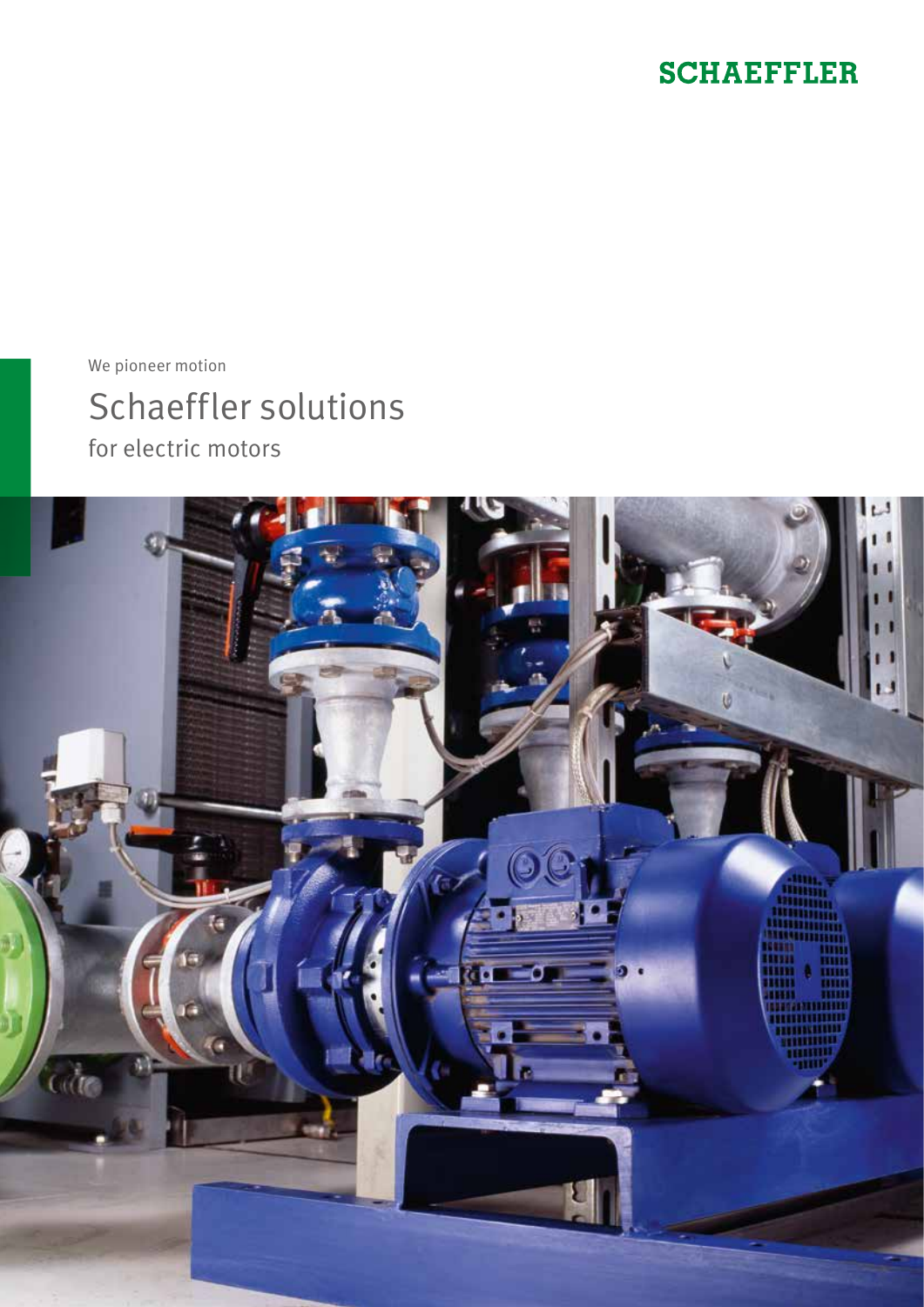# Continually under power – while being quiet, reliable and efficient

Electric drives are used in all industries for a wide variety of applications. Their *trouble-free, energy-efficient and quiet operation* is essential.

Intelligent service solutions not only minimize costs, working time and risks, but also facilitate user-friendly and safe working conditions. Service solutions are essential building blocks for tomorrow's competitive production.

From intelligent condition monitoring, to automatic lubricators and premium lubricants, through to expert services, Schaeffler offers holistic solutions as a competent partner.

#### **Relubrication with a plan – f or reduced downtime and maintenance costs**

Almost 80 % of bearing failures can be attributed to problems with the lubrication. The reasons often have to do with aging grease, unsuitable grease quantities or grease types as well as contaminants that have been introduced over time. With Schaeffler lubricators, these problems can usually be avoided as fresh lubricant is supplied fully automatically at the correct interval and in the correct quantity to the exact contact points of the rolling bearing.



#### **Designing rolling bearings with Bearinx-online Easy EMachine**

The basis for designing bearings in the electric motors is the operating data primarily the effective bearing forces, speeds and lubrication conditions. With our free online calculation services, you can perform your own service life calculations for shaft models to choose the optimal design.



### **Medias**

Combines on a single platform the Schaeffler product catalog, consulting and design tools and an implemented e-commerce solution. Medias-interchange also lets you quickly and easily find the right Schaeffler product using a competition name. In addition to the most conventional bearing types for electric motors mentioned above, our preferred product range comprises a broad selection of standard tapered roller bearings, four-point contact ball bearings, axial and radial spherical roller bearings as well as needle roller bearings.

See for yourself at: medias.schaeffler.de

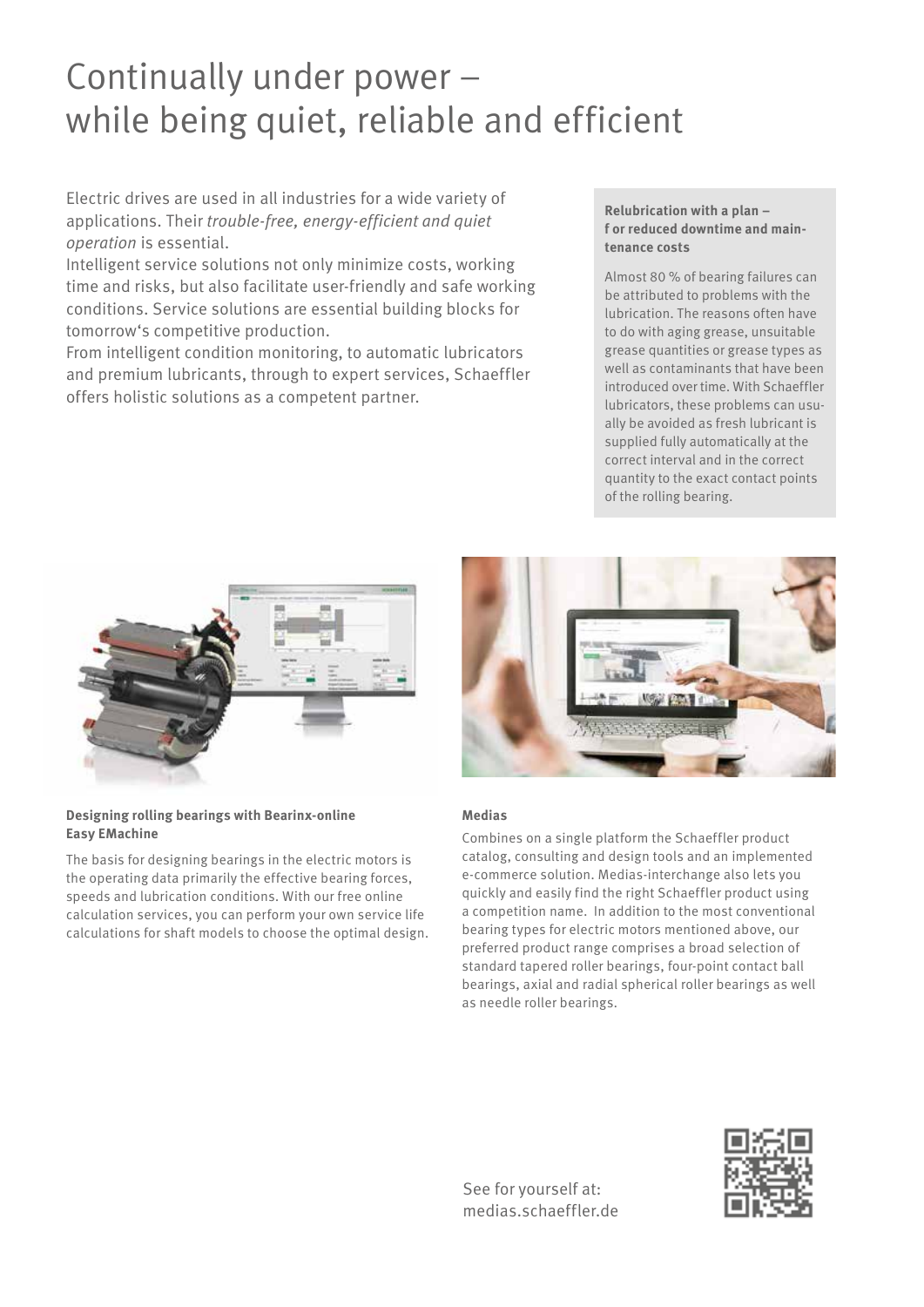# Our product and service catalog for your industry

## **The perfect machine should have maximum availability – regardless of location**

Special requirements apply to rolling bearings, depending on the application and design. Schaeffler offers top availability for a wide range of premium standard bearings with friction-optimized designs for energy-efficient operation, a longer service life and extended maintenance intervals.



Optime for electric motors in the hardening shop



#### **Deep groove ball bearings**

In addition to the standard designs, we also offer particularly quiet, lifetime-lubricated GenC bearings with 2Z seals, L069 or L207 grease and C3 radial internal clearance of the 62 and 63 series. We also have hybrid bearings with ceramic balls in our portfolio.



#### **Single-row angular contact ball bearings**

These bearings are manufactured in a universal configuration for installation in pairs directly adjacent to each other. We offer top availability for the conventional designs of series 72 and 73 with MP and TVP cages. Here, a distinction is made between UO (zero backlash), UB (low axial clearance) and UA (slightly higher axial bearing clearance).



#### **Cylindrical roller bearings**

X-life quality is characterized by its improved surface quality, optimized internal design and contact geometry between the rollers and raceways. As such, the design configuration results in a longer calculated service life thanks to higher load ratings as well as lower temperatures in operation.



#### **Insutect coated bearings prevent current passage**

The external dimensions of the current-insulating rolling bearings correspond to the standard dimensions and are therefore interchangeable with standard bearing designs. The standard J20AB design (120 µm) and the J20AA Premium coating (200 µm) in particular offer excellent protection from damage caused by current passage.



#### **Premium lubricants**

Our ARCANOL range includes the MULTITOP rolling bearing grease – a high-quality standard lubricant that has proven itself for many pumps. If slightly higher temperature requirements prevail, our ARCANOL TEMP90 is a good choice and ensures extended relubrication intervals at high temperatures.



#### **Relubrication always in check – everywhere! The new OPTIME C1**

The OPTIME C1 utilizes the smart OPTIME technology to visualize the status of the Concept1 lubricator. Fill levels and problems are displayed in the OPTIME app or on the dashboard.

Regardless of location. Intelligent. Simple.



#### **Condition monitoring at very low cost with Schaeffler OPTIME**

Schaeffler OPTIME makes condition monitoring affordable for all plants. With OPTIME, the accessories of entire plant facilities can be monitored comprehensively, fully automatically and in a cost-effective manner.